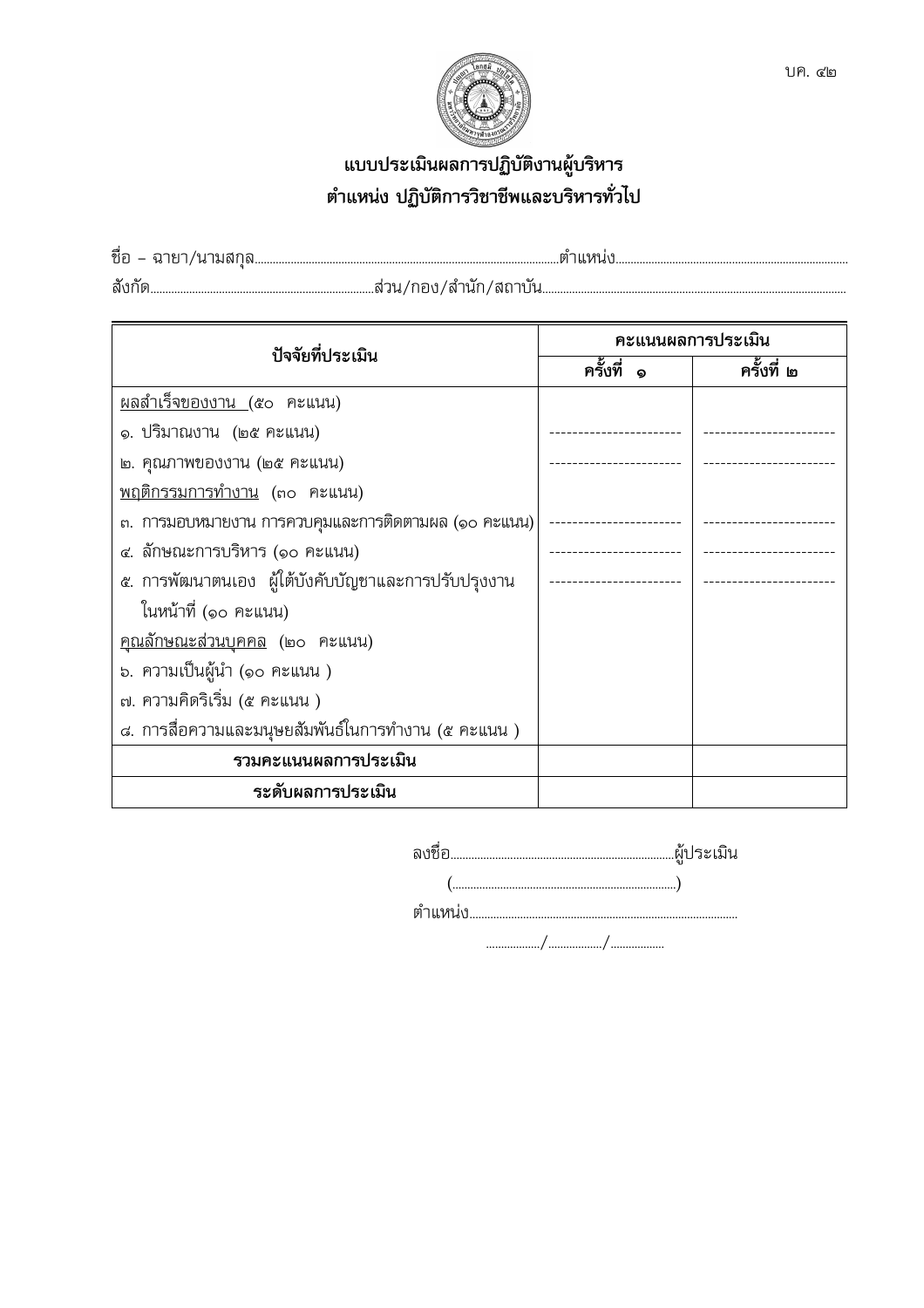| ความเห็นเพิ่มเติม<br>ความเห็นเพิ่มเติม (ครั้งที่ ๑)<br>จุดเด่น/จุดที่ต้องแก้ไขปรับปรุงหรืออื่น ๆ                                                                                                                                                                                                                    | ത -<br>ความเห็นเพิ่มเติม<br>ความเห็นเพิ่มเติม (ครั้งที่ ๒)<br>จุดเด่น/จุดที่ต้องแก้ไขปรับปรุงหรืออื่น ๆ                                                                                                                                                                                                             |
|---------------------------------------------------------------------------------------------------------------------------------------------------------------------------------------------------------------------------------------------------------------------------------------------------------------------|---------------------------------------------------------------------------------------------------------------------------------------------------------------------------------------------------------------------------------------------------------------------------------------------------------------------|
|                                                                                                                                                                                                                                                                                                                     |                                                                                                                                                                                                                                                                                                                     |
| $\left(\begin{array}{ccc} \dots & \dots & \dots & \dots & \dots & \dots \end{array}\right)$                                                                                                                                                                                                                         | $\left(\begin{array}{ccc} \rule{0mm}{6mm} \rule{0mm}{6mm} \rule{0mm}{3mm} \end{array}\right)$                                                                                                                                                                                                                       |
|                                                                                                                                                                                                                                                                                                                     |                                                                                                                                                                                                                                                                                                                     |
| $\frac{1}{2}$ $\frac{1}{2}$ $\frac{1}{2}$ $\frac{1}{2}$ $\frac{1}{2}$ $\frac{1}{2}$ $\frac{1}{2}$ $\frac{1}{2}$ $\frac{1}{2}$ $\frac{1}{2}$ $\frac{1}{2}$ $\frac{1}{2}$ $\frac{1}{2}$ $\frac{1}{2}$ $\frac{1}{2}$ $\frac{1}{2}$ $\frac{1}{2}$ $\frac{1}{2}$ $\frac{1}{2}$ $\frac{1}{2}$ $\frac{1}{2}$ $\frac{1}{2}$ |                                                                                                                                                                                                                                                                                                                     |
| ความเห็นผู้บังคับบัญชาชั้นเหนือขึ้นไป                                                                                                                                                                                                                                                                               | ความเห็นผู้บังคับบัญชาชั้นเหนือขึ้นไป                                                                                                                                                                                                                                                                               |
|                                                                                                                                                                                                                                                                                                                     |                                                                                                                                                                                                                                                                                                                     |
| $\left(\begin{array}{ccc}\n\ldots & \ldots & \ldots & \ldots & \ldots \\ \ldots & \ldots & \ldots & \ldots & \ldots & \ldots\n\end{array}\right)$                                                                                                                                                                   | $\left(\begin{array}{ccc}\n\ldots & \ldots & \ldots & \ldots & \ldots & \ldots\n\end{array}\right)$                                                                                                                                                                                                                 |
|                                                                                                                                                                                                                                                                                                                     |                                                                                                                                                                                                                                                                                                                     |
| $\frac{1}{2}$ $\frac{1}{2}$ $\frac{1}{2}$ $\frac{1}{2}$ $\frac{1}{2}$ $\frac{1}{2}$ $\frac{1}{2}$ $\frac{1}{2}$ $\frac{1}{2}$ $\frac{1}{2}$ $\frac{1}{2}$ $\frac{1}{2}$ $\frac{1}{2}$ $\frac{1}{2}$ $\frac{1}{2}$ $\frac{1}{2}$ $\frac{1}{2}$ $\frac{1}{2}$ $\frac{1}{2}$ $\frac{1}{2}$ $\frac{1}{2}$ $\frac{1}{2}$ | $\frac{1}{2}$ $\frac{1}{2}$ $\frac{1}{2}$ $\frac{1}{2}$ $\frac{1}{2}$ $\frac{1}{2}$ $\frac{1}{2}$ $\frac{1}{2}$ $\frac{1}{2}$ $\frac{1}{2}$ $\frac{1}{2}$ $\frac{1}{2}$ $\frac{1}{2}$ $\frac{1}{2}$ $\frac{1}{2}$ $\frac{1}{2}$ $\frac{1}{2}$ $\frac{1}{2}$ $\frac{1}{2}$ $\frac{1}{2}$ $\frac{1}{2}$ $\frac{1}{2}$ |
| ได้ชี้แจงกับบุคลากรแล้วเมื่อวันที่                                                                                                                                                                                                                                                                                  | ได้ชี้แจงกับบุคลากรแล้วเมื่อวันที่                                                                                                                                                                                                                                                                                  |
| $\frac{1}{2}$ $\frac{1}{2}$ $\frac{1}{2}$ $\frac{1}{2}$ $\frac{1}{2}$ $\frac{1}{2}$ $\frac{1}{2}$ $\frac{1}{2}$ $\frac{1}{2}$ $\frac{1}{2}$ $\frac{1}{2}$ $\frac{1}{2}$ $\frac{1}{2}$ $\frac{1}{2}$ $\frac{1}{2}$ $\frac{1}{2}$ $\frac{1}{2}$ $\frac{1}{2}$ $\frac{1}{2}$ $\frac{1}{2}$ $\frac{1}{2}$ $\frac{1}{2}$ | $\frac{1}{2}$ $\frac{1}{2}$ $\frac{1}{2}$ $\frac{1}{2}$ $\frac{1}{2}$ $\frac{1}{2}$ $\frac{1}{2}$ $\frac{1}{2}$ $\frac{1}{2}$ $\frac{1}{2}$ $\frac{1}{2}$ $\frac{1}{2}$ $\frac{1}{2}$ $\frac{1}{2}$ $\frac{1}{2}$ $\frac{1}{2}$ $\frac{1}{2}$ $\frac{1}{2}$ $\frac{1}{2}$ $\frac{1}{2}$ $\frac{1}{2}$ $\frac{1}{2}$ |

 $\mathbf{v}$ 

# <u>สรุปผลการประเมิน</u>

## เฉพาะฝ่ายบริหารงานบคคล

| ครั้งที่ ๑( คะแนน/ระดับ )                                                                                                                                                                                                                                                                                           | ครั้งที่ ๒(คะแนน / ระดับ )                                                                                                                                                                                                        | สรุปผลงานโดยรวมทั้งปี                                                             |
|---------------------------------------------------------------------------------------------------------------------------------------------------------------------------------------------------------------------------------------------------------------------------------------------------------------------|-----------------------------------------------------------------------------------------------------------------------------------------------------------------------------------------------------------------------------------|-----------------------------------------------------------------------------------|
|                                                                                                                                                                                                                                                                                                                     |                                                                                                                                                                                                                                   |                                                                                   |
|                                                                                                                                                                                                                                                                                                                     |                                                                                                                                                                                                                                   |                                                                                   |
|                                                                                                                                                                                                                                                                                                                     |                                                                                                                                                                                                                                   |                                                                                   |
|                                                                                                                                                                                                                                                                                                                     |                                                                                                                                                                                                                                   |                                                                                   |
|                                                                                                                                                                                                                                                                                                                     |                                                                                                                                                                                                                                   |                                                                                   |
|                                                                                                                                                                                                                                                                                                                     |                                                                                                                                                                                                                                   |                                                                                   |
|                                                                                                                                                                                                                                                                                                                     |                                                                                                                                                                                                                                   |                                                                                   |
|                                                                                                                                                                                                                                                                                                                     |                                                                                                                                                                                                                                   |                                                                                   |
|                                                                                                                                                                                                                                                                                                                     |                                                                                                                                                                                                                                   |                                                                                   |
| ิลเหทค                                                                                                                                                                                                                                                                                                              |                                                                                                                                                                                                                                   |                                                                                   |
| $\left(\begin{array}{ccc}\n\cdots & \cdots & \cdots & \cdots & \cdots \\ \vdots & \cdots & \cdots & \cdots & \cdots & \cdots \\ \vdots & \cdots & \cdots & \cdots & \cdots & \cdots\n\end{array}\right)$                                                                                                            | $\left(\begin{array}{ccc}\n\ldots & \ldots & \ldots & \ldots & \ldots\n\end{array}\right)$                                                                                                                                        | $\left(\begin{array}{ccc}\n\cdots & \cdots & \cdots & \cdots\n\end{array}\right)$ |
| $\frac{1}{2}$ $\frac{1}{2}$ $\frac{1}{2}$ $\frac{1}{2}$ $\frac{1}{2}$ $\frac{1}{2}$ $\frac{1}{2}$ $\frac{1}{2}$ $\frac{1}{2}$ $\frac{1}{2}$ $\frac{1}{2}$ $\frac{1}{2}$ $\frac{1}{2}$ $\frac{1}{2}$ $\frac{1}{2}$ $\frac{1}{2}$ $\frac{1}{2}$ $\frac{1}{2}$ $\frac{1}{2}$ $\frac{1}{2}$ $\frac{1}{2}$ $\frac{1}{2}$ | $\frac{1}{2}$ . The contract of the contract of the contract of the contract of the contract of the contract of the contract of the contract of the contract of the contract of the contract of the contract of the contract of t |                                                                                   |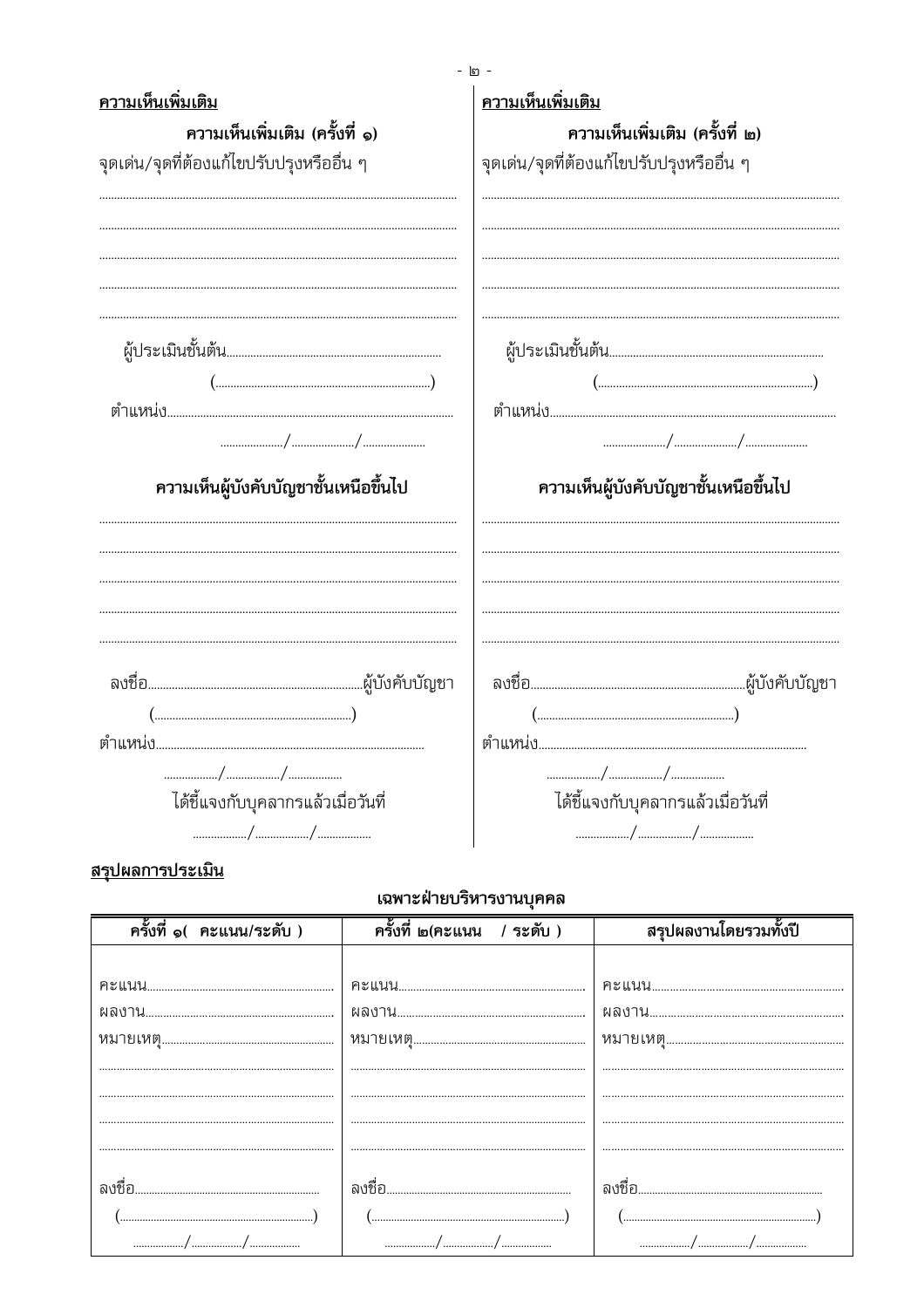# คู่มือการใช้แบบประเมินผลการปฏิบัติงานผู้บริหาร ตำแหน่ง ปฏิบัติการวิชาชีพและบริหารทั่วไป

## คำแนะนำวิธีการกรอกแบบประเมินผลการปฏิบัติงาน

#### วิธีการประเมิน

- ๑. การประเมินผลให้แยกประเมินตามหัวข้อประเมิน และคิดคะแนนรวม
- ๒. ประเมินผลงานในแต่ละหัวข้อโดยใส่คะแนนที่ประเมินในช่อง [ ]
- .๓. รวมคะแนนแต่ละหัวข้อแล้วใส่ในช่องคะแนนรวมในการประเมินแต่ละครั้ง
- ๔. ในการประเมินแต่ละครั้งเมื่อผู้ประเมินชั้นต้นประเมินแล้วส่งให้ผู้บังคับบัญชาเหนือขึ้นไปพิจารณา ให้ความเห็น
- ่ ๕. รวบรวมแบบประเมินส่งคืนฝ่ายบริหารงานบุคคลเมื่อครบกำหนดส่งคืนแบบประเมินในแต่ละครั้ง

### ระดับผลการประเมิน

| ดีเยี่ยม | หมายถึง | ทำงานได้ผลดีเกินความคาดหมายอย่างมาก                                |
|----------|---------|--------------------------------------------------------------------|
| ดีมาก    | หมายถึง | ทำงานได้ดีและรวดเร็วกว่าปกติดีกว่าบุคลากรส่วนใหญ่                  |
| ดี       | หมายถึง | ทำงานได้ดีตามที่มอบหมายและปฏิบัติงานได้เช่นเดียวกับบุคลากรส่วนใหญ่ |
| พอใช้    | หมายถึง | ทำงานที่มอบหมายได้แต่มีข้อบกพร่อง                                  |

### การเทียบคะแนนกับระดับผลการประเมิน

```
\vec{\mathsf{a}}เยี่ยม  = ๙o – ๑๐๐ ฅะแนน  ดีมาก = ๗o – ๘๙ ฅะแนน  ดี = ๕๐ – ๖๙  ฅะแนน  พอใช้ = ต่ำกว่า ๕๐
```
## วิธีแจ้งผลการประเมิน

๑. โปรดชี้แจงรายละเอียดของผลการปฏิบัติงานในความเห็นเพิ่มเติม กรณีที่ผลการประเมินอยู่ในระดับ "ดีเยี่ยม" หรือ "พอใช้"

๒. ต้องแจ้งผลการปฏิบัติงานในข้อ ๒ คือ ระดับ "ดีเยี่ยม" หรือระดับ "พอใช้" ตามแบบฟอร์มที่ มหาวิทยาลัยกำหนดเป็นลายลักษณ์อักษรให้บุคลากรทราบด้วย

.๓. การประเมินที่อยู่ในระดับ "ดีมาก" หรือ "ดี" อาจจะแจ้งผลการปฏิบัติงานเป็นลายลักษณ์อักษรหรือไม่ก็ได้

๔. ต้องมีการปรึกษาหารือร่วมกันระหว่างผู้บังคับบัญชาหรือหัวหน้าหน่วยซึ่งเป็นผู้ประเมินบุคลากร ผู้รับการประเมินเกี่ยวกับการปฏิบัติงาน

## ผลสำเร็จของงาน

## ๑. ปริมาณงาน (๒๕ คะแนน)

ปริมาณมากน้อยที่ทำได้ตามหน้าที่หรือตามที่ได้รับมอบหมายในเวลาที่กำหนด

| (๒๓ – ๒๕) ดีเยี่ยม                    | (๑๘ - ๒๒) ดีมาก        | ครั้งที่ ๑  | ครั้งที่ ๒              |
|---------------------------------------|------------------------|-------------|-------------------------|
|                                       |                        | ระดับคะแนน  | ระดับคะแนน              |
| ปฏิบัติงานได้ปริมาณสูงกว่าเป้าหมายที่ | ปฏิบัติงานได้ปริมาณงาน |             | ) ២ព – ២៥ $($ ) ២ព – ២៥ |
| กำหนดไว้มาก                           | มากกว่า                | $)$ ඉය – bb | $)$ ඉය – lහු            |
| มีความรวดเร็วและพยายามที่จะทำงานเพิ่ม | เป้าหมายที่กำหนด       | ๑๓ - ๑๗     | ๑๓ - ๑๗                 |
| ขึ้นอยู่เสมอ                          | มีความรวดเร็ว          | O - ஙெ      | - ஒ]                    |

 $m$   $-$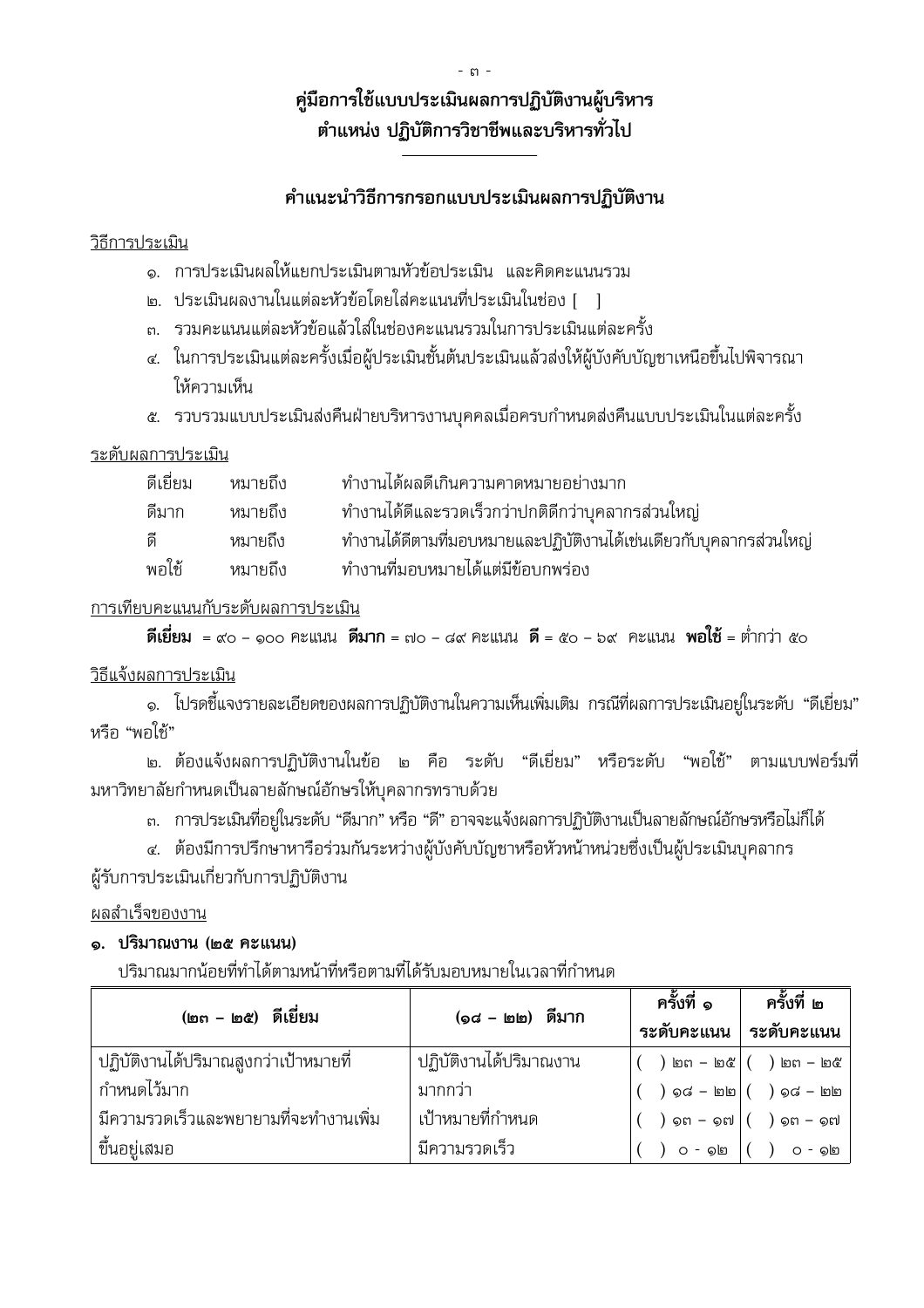| (๑๓ – ๑๗) ดี                                        | (o – ๑๒) พอใช้                                           | ครั้งที่ ๑<br>ระดับคะแนน | ครั้งที่ ๒<br>ระดับคะแนน |
|-----------------------------------------------------|----------------------------------------------------------|--------------------------|--------------------------|
| ปฏิบัติงานได้ปริมาณงานเป็นไปตามที่กำหนด<br>และ/หรือ | ปฏิบัติงานได้ปริมาณน้อยกว่า<br>ที่กำหนดและ/หรือที่ได้รับ |                          |                          |
| ที่ได้รับมอบหมายภายในเวลาที่กำหนด                   | มอบหมาย<br>มักไม่เสร็จภายในเวลาที่กำหนด                  |                          |                          |

#### ๒. คุณภาพของงาน (๒๕ คะแนน)

ความถูกต้อง ครบถ้วนสมบูรณ์ ความประณีตเรียบร้อยของผลงาน

| (๒๓ – ๒๕) ดีเยี่ยม                       |                                 | ครั้งที่ ๑ $\blacksquare$       | ครั้งที่ ๒                                  |
|------------------------------------------|---------------------------------|---------------------------------|---------------------------------------------|
|                                          | (๑๘ - ๒๒) ตีมาก                 | ระดับคะแนน ระดับคะแนน           |                                             |
| ้ผลงานที่ปฏิบัติได้มีความถูกต้อง ครบถ้วน | ผลงานที่ปฏิบัติได้มีความถูกต้อง |                                 | $($ ) bn – bc $($ ) bn – bc $)$             |
| และประณีต                                | ครบถ้วนและเรียบร้อยดีมาก        |                                 | $\big)$ ඉය — lolo $\big($ $\big)$ ඉය — lolo |
| เรียบร้อยสูง เป็นผลงานดีเด่นและ          |                                 | $($ $)$ ๑๓ – ๑๗ $($ $)$ ๑๓ – ๑๗ |                                             |
| เป็นตัวอย่างได้                          |                                 |                                 | $O - \circ 0$ ( ) $O - \circ 0$             |
| $(9n - 9n)$ ดี                           | $(o - \circledcirc)$ พอใช้      |                                 |                                             |
| ผลงานที่ปฏิบัติมีความถูกต้องครบถ้วนและ   | ผลงานที่ปฏิบัติได้มักมีข้อ      |                                 |                                             |
| เรียบร้อย                                | ผิดพลาด                         |                                 |                                             |
| อยู่ในเกณฑ์ดี โดยอาจมีข้อผิดพลาดเล็กน้อย | ไม่ค่อยเป็นระเบียบเรียบร้อย     |                                 |                                             |
| ในบางครั้ง                               | ยังต้องแก้ไขปรับปรุง            |                                 |                                             |

## พฤติกรรมการทำงาน

## ๓. การมอบหมายงาน การควบคุมและการติดตามผล (๑๐ คะแนน

พิจารณาถึงความสามารถในการแบ่งและมอบหมายงาน สั่งงานให้ผู้ใต้บังคับบัญชา ความรับผิดชอบในการติดตาม และควบคุมในการติดตามงานและควบคุมการปฏิบัติงานของผู้ใต้บังคับบัญชาให้บรรลุเป้าหมายตามกำหนดเวลาที่ตั้งไว้

| (๙ - ๑๐) ดีเยี่ยม                              | (๗ – ๘) ดีมาก                 | ครั้งที่ ๑                                                                                                                                | ครั้งที่ ๒                    |
|------------------------------------------------|-------------------------------|-------------------------------------------------------------------------------------------------------------------------------------------|-------------------------------|
|                                                |                               |                                                                                                                                           | ระดับคะแนน ระดับคะแนน         |
| ้สามารถแบ่งงาน มอบหมายงานและสั่งการแก่ผู้      | สามารถมอบงานสั่งงานให้ผู้ใต้  | $( )$ $\alpha' - 90$ $( )$ $\alpha' - 90$                                                                                                 |                               |
| ใต้บังคับบัญชาอย่างเหมาะสม เมื่อผู้ใต้บังคับ   | บังคับบัญชานำไปปฏิบัติได้     | $( )$ $\mathfrak{gl} - \mathfrak{sl}$ $( )$ $\mathfrak{gl} - \mathfrak{sl}$                                                               |                               |
| บัญชานำไปปฏิบัติแล้วก่อให้เกิดผลงานอย่างดียิ่ง | อย่างเหมาะสมมีการควบคุม       | $\left( \begin{array}{c} \end{array} \right)$ $\left( \begin{array}{c} \end{array} \right)$ $\left( \begin{array}{c} \end{array} \right)$ | $\mathfrak{E} - \mathfrak{b}$ |
| โดยติดตามควบคุมผลให้งานบรรลุเป้าหมายตาม        | ติดตามผลเพื่อให้งานที่มอบหมาย | $( )$ 0 - $\alpha$ $( )$ 0 - $\alpha$                                                                                                     |                               |
| กำหนดเวลาที่ตั้งไว้ได้อย่างดียิ่ง              | แล้วเสร็จทันเวลาอยู่เสมอ      |                                                                                                                                           |                               |
| $(\alpha - b)$ $\vec{p}$                       | $(o - \alpha)$ พอใช้          |                                                                                                                                           |                               |
| สามารถมอบหมายงานและสั่งงานให้ผู้ใต้บังคับ      | การมอบหมายหรือสั่งงานให้ผู้   |                                                                                                                                           |                               |
| บัญชานำไปปฏิบัติได้และมีการควบคุมและติด        | ใต้บังคับบัญชายังไม่ค่อย      |                                                                                                                                           |                               |
| ตามงาน                                         | เหมาะสมรวมทั้งการติดตาม       |                                                                                                                                           |                               |
|                                                | ผลงานยังไม่ดีพอ               |                                                                                                                                           |                               |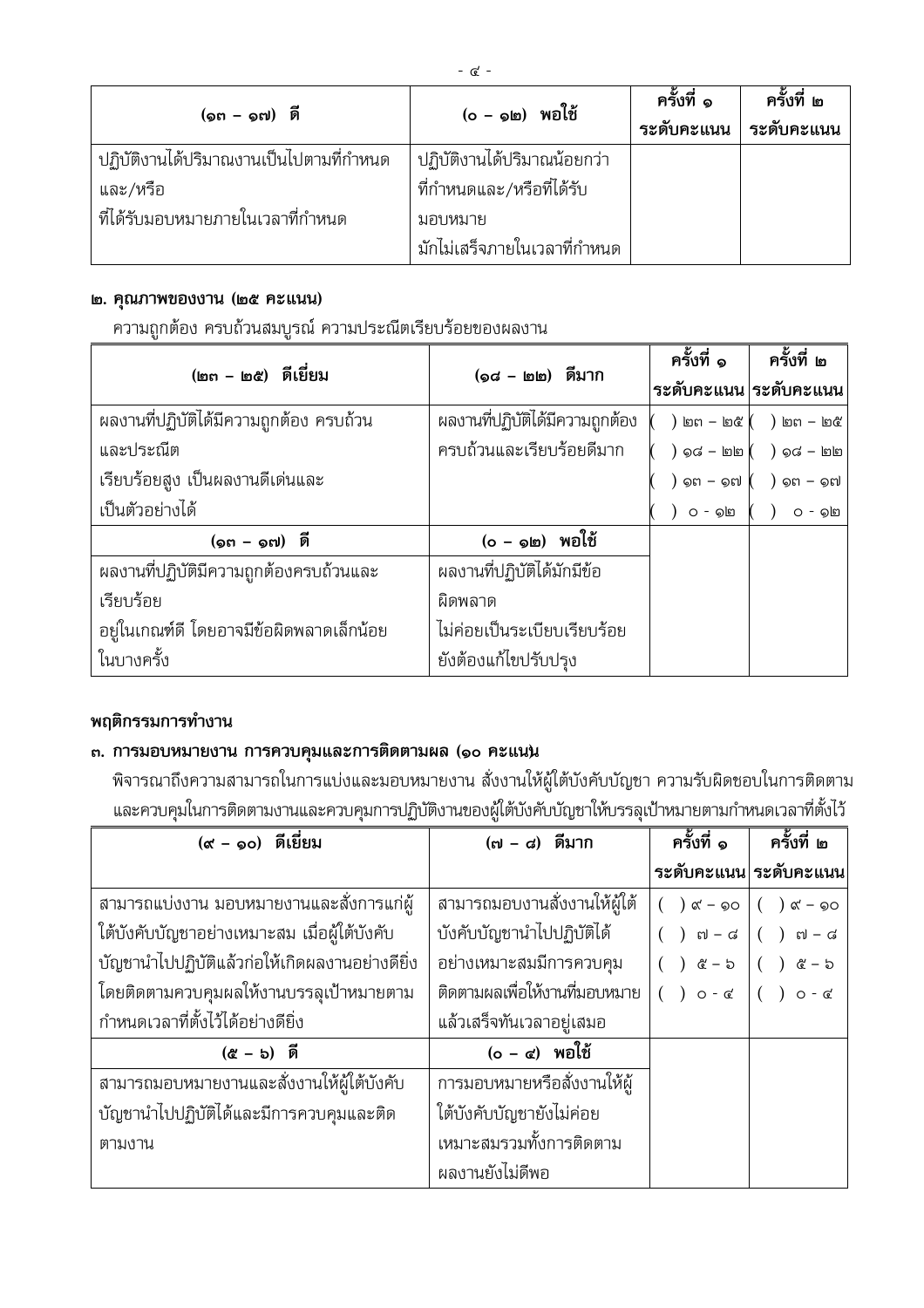## ๔. ลักษณะการบริหารงาน (๑๐ คะแนน

การวางแผน การจัดระบบงาน กำหนดเป้าหมาย จัดกำลังคนให้เหมาะสม การวิเคราะห์แก้ไขปัญหาและการตัดสินใจ

| (๙ - ๑๐) ดีเยี่ยม                             | (๗ – ๘) ดีมาก                | ครั้งที่ ๑                                                                  | ครั้งที่ ๒                      |
|-----------------------------------------------|------------------------------|-----------------------------------------------------------------------------|---------------------------------|
|                                               |                              |                                                                             | ระดับคะแนน ระดับคะแนน           |
| สามารถวางแผน กำหนดเป้าหมาย จัดระบบงาน         | สามารถวางแผนและจัดระบบ       | $( )$ or $-$ 90                                                             | $( ) \; \alpha' - \circledcirc$ |
| จัดวางกำลังคนได้เหมาะสม ทำให้การดำเนินงาน     | งานได้ดี สามารถวิเคราะห์และ  | $( )$ $\mathfrak{gl} - \mathfrak{sl}$ $( )$ $\mathfrak{gl} - \mathfrak{sl}$ |                                 |
| บรรลุเป้าหมายอย่างดียิ่ง ตลอดจนสามารถ         | แก้ไขปัญหาต่าง ๆ ที่เกิดขึ้น | $( ) @ - b ( ) @ - b$                                                       |                                 |
| วิเคราะห์และรู้ถึงสภาพปัญหาวิธีแก้ไขและตัดสิน | รวมทั้งสามารถตัดสินใจอย่าง   | $( )$ 0 - c $( )$ 0 - c                                                     |                                 |
| ใจได้อย่างมีเหตุผล รอบคอบฉับไว                | รอบคอบ สมเหตุสมผลลุล่วง      |                                                                             |                                 |
|                                               | ไปได้อย่างดี                 |                                                                             |                                 |
| $($ & - b) $\bar{p}$                          | $(o - \alpha)$ พอใช้         |                                                                             |                                 |
| มีการวางแผนและจัดระบบงานเหมาะสม               | การวางแผนงานและจัดระบบ       |                                                                             |                                 |
| ้สามารถวิเคราะห์และรู้ถึงสภาพปัญหา แก้ไข      | งานยังไม่ดีนัก ต้องได้รับการ |                                                                             |                                 |
| ปัญหาต่าง ๆ ที่เกิดขึ้นได้ดีพอสมควร ซึ่งผลการ | แนะนำบ้าง สามารถวิเคราะห์    |                                                                             |                                 |
| ตัดสินในยังอาจมีข้อบกพร่องอยู่บ้าง            | และรู้ถึงสภาพปัญหาได้พอสม    |                                                                             |                                 |
|                                               | ควร แต่ยังขาดความเชื่อมั่นใน |                                                                             |                                 |
|                                               | การตัดสินใจ ต้องได้รับคำแนะ  |                                                                             |                                 |
|                                               | นำหรือสั่งการอยู่เสมอ        |                                                                             |                                 |

## ๕. การพัฒนาตนเอง ผู้ใต้บังคับบัญชา และการปรับปรุงงานในหน้าที่ (๑๐ คะแนน

พิจารณาถึงความเอาใจใส่ที่จะพัฒนาและเพิ่มพูนความรู้ให้แก่ตนเอง และความสามารถในการพัฒนาให้การอบรม ผู้ใต้บังคับบัญชา รวมถึงการปรับปรุงและพัฒนางานในหน้าที่

| (๙ - ๑๐) ดีเยี่ยม                                | (๗ - ๘) ดีมาก                    |                             | ครั้งที่ ๒                   |
|--------------------------------------------------|----------------------------------|-----------------------------|------------------------------|
|                                                  |                                  |                             | ระดับคะแนน ระดับคะแนน        |
| พยายามขวนขวายเพิ่มพูนความรู้ให้แก่ตนเองเป็น      | มีความตั้งใจที่จะเพิ่มพูนความรู้ | ଙ୍ $-$ ୭୦                   | $( )$ or $-$ 90              |
| อย่างยิ่งมีการพัฒนาผู้ใต้บังคับบัญชาให้มีความรู้ | ให้แก่ตนเองและผู้ใต้บังคับ       | ៧ – ៨                       | ( )<br>៧ – ៨                 |
| ้ความสามารถเพิ่มขึ้นดีเยี่ยมและเหมาะสม จนผู้     | บัญชา พัฒนาผู้ใต้บังคับบัญชา     | $\mathcal{C} - \mathcal{D}$ | ( )<br>៥ – ៦                 |
| ใต้บังคับบัญชามีทักษะและสามารถทำงานได้มาก        | อย่างดีโดยพัฒนาอบรมให้มี         | $)$ $0 - \alpha$            | $()$ $\circ$ $\circ$ $\circ$ |
| ขึ้นอย่างเห็นได้ชัด และยังพยายามปรับปรุง         | ทักษะในการพัฒนางานมากขึ้น        |                             |                              |
| พัฒนางานในหน้าที่อย่างมากและสม่ำเสมอ             | อีกทั้งมีความสนใจที่จะปรับ       |                             |                              |
|                                                  | ปรุงและพัฒนางานในหน้าที่อยู่     |                             |                              |
|                                                  | เสมอ                             |                             |                              |
| $($ & - b) $\bar{p}$                             | $(o - \alpha)$ พอใช้             |                             |                              |
| สนใจเพิ่มพูนความรู้ให้แก่ตนเองพัฒนาอบรมให้ผู้    | สนใจที่จะพัฒนาตนเองน้อย ไม่      |                             |                              |
| ใต้บังคับบัญชามีความรู้ความสามารถที่จะปฏิบัติ    | ค่อยให้ความสนใจในการพัฒนา        |                             |                              |
| งานในหน้าที่ที่ได้รับมอบหมายได้พอสมควรมีการ      | ผู้ใต้บังคับบัญชา ผู้ใต้บังคับ   |                             |                              |
| ปรับปรุงและพัฒนางานในหน้าที่พอสมควร              | บัญชายังขาดทักษะในการ            |                             |                              |
|                                                  | ทำงาน และยังไม่ค่อยคิดปรับ       |                             |                              |
|                                                  | ปรุงพัฒนางานในหน้าที่            |                             |                              |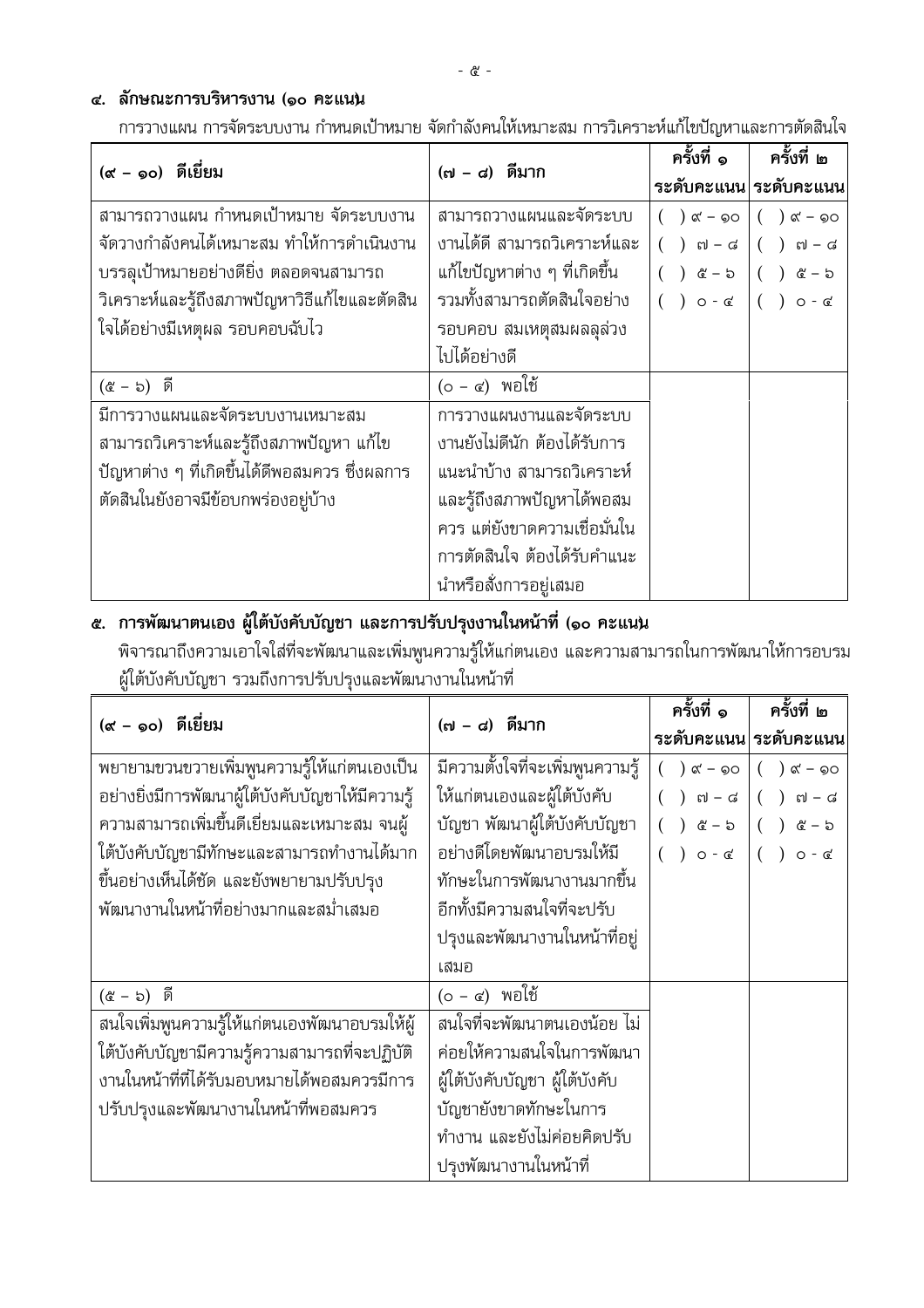## คุณลักษณะส่วนตัว

## ึ<br>๖. ความเป็นผู้นำ (๑๐ คะแนน

้ ความสามารถในการใช้ศิลปของการบริหารงาน การปกครอง การสังคม การจูงใจผู้ใต้บังคับบัญชา ให้ร่วมมือ ้อย่างเต็มความสามารถและเต็มใจ

| (๙ - ๑๐) ดีเยี่ยม                               | (๗ – ๘) ตีมาก                  | ้ครั้งที่ ๑      | ิ ครั้งที่ ๒          |
|-------------------------------------------------|--------------------------------|------------------|-----------------------|
|                                                 |                                |                  | ระดับคะแนน ระดับคะแนน |
| ้มีลักษณะความเป็นผู้นำ เป็นที่น่าเชื่อถือและ    | มีลักษณะความเป็นผู้นำดีมาก     | ) $\alpha'$ – ໑໐ | ) ๙ – ๑๐              |
| ศรัทธาสามารถโน้มน้าวจิตใจผู้อื่นและผู้ใต้บังคับ | เป็นที่เชื่อถือของผู้ใต้บังคับ | ) ๗ – ๘          | ) ๗ – ๘               |
| บัญชา จนได้รับความร่วมมือจากผู้อื่นและผู้ใต้    | ึบัญชา สร้างความร่วมมือได้ดี   | ) ໕ – $5$        | <u>&amp;</u> – ৯      |
| บังคับบัญชาอย่างดียิ่ง                          | มาก                            | $O - G$          | $O - G$               |
| $(\alpha - b)$ ดี                               | $(o - \alpha)$ พอใช้           |                  |                       |
| มีลักษณะความเป็นผู้นำที่ดีพอสมควรสร้างความ      | มีลักษณะความเป็นผู้นำใน        |                  |                       |
| เชื่อมั่นได้ในระดับดี                           | ระดับพอใช้ ยังขาดคุณสมบัติ     |                  |                       |
|                                                 | ความเป็นผู้นำบางประการ แต่     |                  |                       |
|                                                 | ยังสามารถปรับปรุงแก้ไขได้ ผู้  |                  |                       |
|                                                 | ใต้บังคับบัญชายังไม่ยอมรับ     |                  |                       |

## ี<br>๗. ความคิดริเริ่ม (๕ คะแนน)

การมีความคิดริเริ่มสร้างสรรค์ที่เป็นประโยชน์ต่อการปฏิบัติงานอย่างมีประสิทธิภาพ

| ดีเยี่ยม<br>(ළ)                                | ดีมาก                            | ครั้งที่ ๑   | ิ ครั้งที่ ๒          |  |
|------------------------------------------------|----------------------------------|--------------|-----------------------|--|
|                                                | (๔)                              |              | ระดับคะแนน ระดับคะแนน |  |
| ุ ริเริ่มสร้างสรรค์งานต่าง ๆ ด้วยตนเองอยู่เสมอ | ี้มีความคิดริเริ่มดี เสนอความคิด | ๕            | ್ಜಿ                   |  |
| และสามารถนำความคิดหรือหลักการมาประยุกต์        | ใหม่ ๆ มาใช้ให้เกิดประโยชน์      | $\mathbf{r}$ |                       |  |
| ใช้ให้เกิดประโยชน์ต่องาน ทำให้งานบรรลเป้าหมาย  | แก่งานในหน้าที่ดีมาก             | ព            | ព                     |  |
| ้อย่างมีประสิทธิภาพดียิ่ง                      |                                  | ) ០ – ๒      | $O -$ ២               |  |
| (๓) ดี                                         | (o - ๒) พอใช้                    |              |                       |  |
| มีความคิดริเริ่มและให้ข้อเสนอแนะที่เป็น        | มีความคิดริเริ่มและให้ข้อเสนอ    |              |                       |  |
| ประโยชน์ต่องานในบางโอกาส                       | แนะที่เป็นประโยชน์ต่องานใน       |              |                       |  |
|                                                | บางโอกาส                         |              |                       |  |

# ี<br>| a. การสื่อความและมนุษยสัมพันธ์ในการทำงาน (๕ คะแนน)

ความประพฤติ การปฏิบัติหน้าที่ตามกฎระเบียบ และนโยบาย

| ดีเยี่ยม<br>(ළ)                                    | ดีมาก<br>(๔)                   | ้ครั้งที่ ๑<br>ระดับคะแนน ระดับคะแนน | ิครั้งที่ ๒    |
|----------------------------------------------------|--------------------------------|--------------------------------------|----------------|
| ปฏิบัติตามและสนับสนุนนโยบายอย่างดียิ่ง             | ปฏิบัติตามนโยบาย ระเบียบ       | ඳි                                   | ଝ              |
| ประพฤติตนในระเบียบ ในกฎเกณฑ์อย่างเคร่งครัด         | กฎเกณฑ์อย่างเคร่งครัด เชื่อ    | $\mathbf{G}^{\prime}$                | ๔              |
| เชื่อฟังผู้บังคับบัญชาดี มีความซื่อสัตย์สุจริตเป็น | ฟังผู้บังคับบัญชาดี            | $\mathfrak{g}$                       | $\mathfrak{g}$ |
| อย่างยิ่งจนเป็นตัวอย่างที่ดี                       |                                | ) o – ๒                              | $O -$ ២        |
| (๓) ดี                                             | (๐ - ๒) พอใช้                  |                                      |                |
| ปฏิบัติตามนโยบาย ระเบียบ กฎเกณฑ์เชื่อฟัง           | ไม่ค่อยปฏิบัติตามนโยบาย        |                                      |                |
| ผู้บังคับบัญชา                                     | กฎระเบียบ ไม่เชื่อฟังผู้บังคับ |                                      |                |
|                                                    | บัญชา บ่อยครั้งมีพฤติกรรมที่   |                                      |                |
|                                                    | แสดงถึงความไม่ซื่อสัตย์        |                                      |                |
| คะแนนเฉลี่ยทั้งปี<br>คะแนน : คะแนนรวม              |                                |                                      |                |